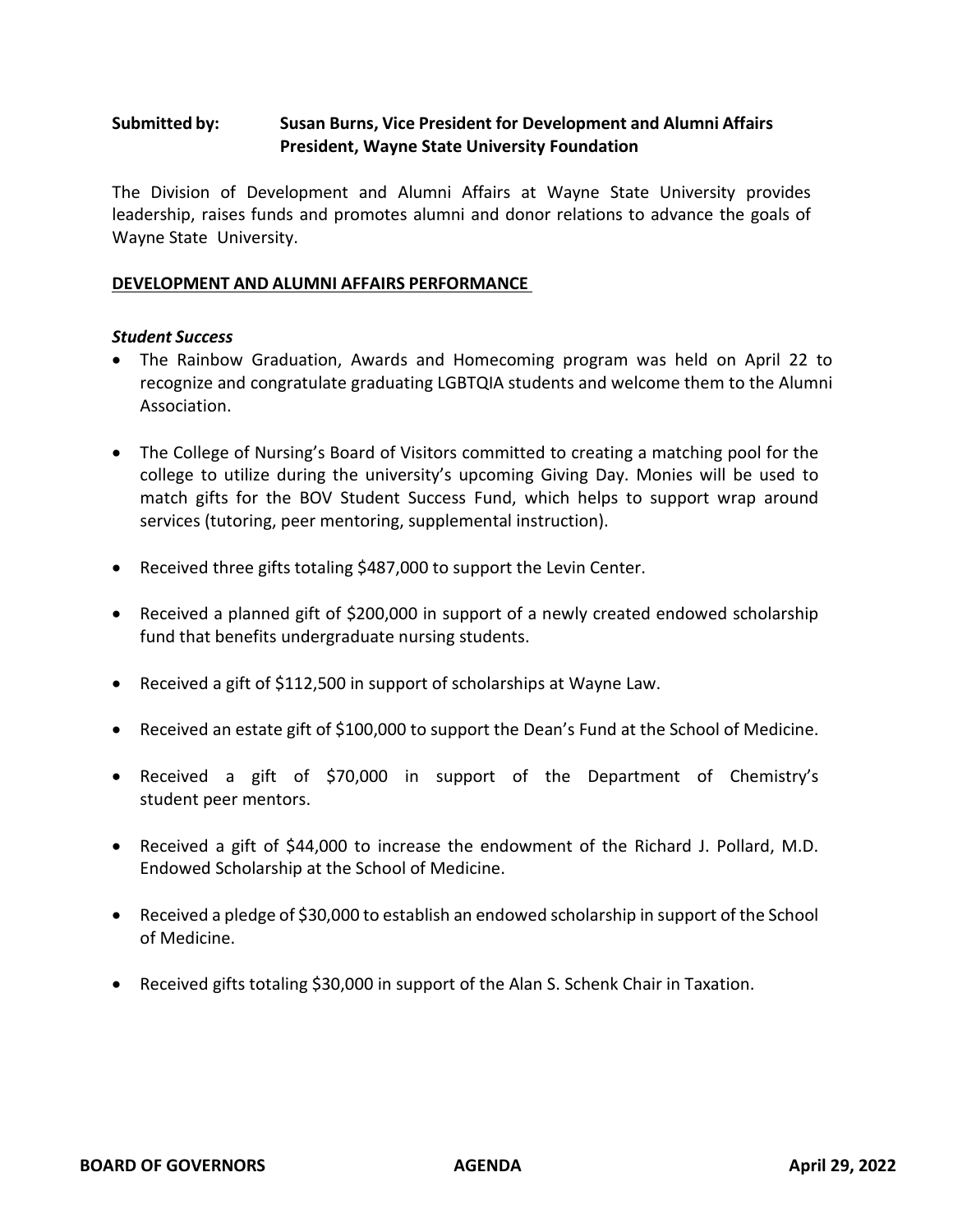## *Teaching Excellence and Research*

- Received a pledge of \$350,000 to support new clinical faculty positions in the Department of Obstetrics and Gynecology.
- Received a gift of \$300,000 to fund interdisciplinary research projects over the summer. Project teams include 2-3 faculty members/mentors (from multiple WSU schools and colleges) and includes graduate and undergraduate students. Ten projects were funded and will provide research experience for students to help them develop scientific approaches to problem solving and foster high-tech careers.
- Received a pledge of \$25,000 to support training of surgical residents at the School of Medicine.

## *Community Engagement*

- The WSU Alumni Association hosted a reception for alumni and friends in Washington, D.C. on March 24. This marked the first time we had been back to D.C. in three years due to the pandemic.
- The Detroit Presidential Alumni Reception was held on April 6 at The Henry Ford. The event served as a kick-off for this year's WSU Giving Day.
- The 6th annual WSU Giving Day was held on April 7. This 24-hour fundraising event inspires the entire Warrior community to join forces to maximize support of Wayne State University. Last year more than \$520,000 was raised from 1,718 donors. Totals for the 24 hour fundraising event will be announced soon.
- The College of Engineering Hall of Fame event was held on April 22.
- The WSU Alumni Association hosted a reception for alumni and friends in Grand Rapids on April 25 with President Wilson and many Board members in attendance.

## **UPCOMING DEVELOPMENT AND ALUMNI EVENTS (Subject to Change)**

- May 6-8: Spring 2022 Commencement May 12: Wayne Loyal Lifetime Circle Induction May 12: Commencement Redux May 18: Chicago Alumni Gathering
- May 19: CFPCA / UAC Art Tour Tierney Alumni House Cass Corridor Artwork
- June 15: San Francisco Presidential Alumni & Friends Reception
- June 17: Los Angeles Presidential Alumni & Friends Reception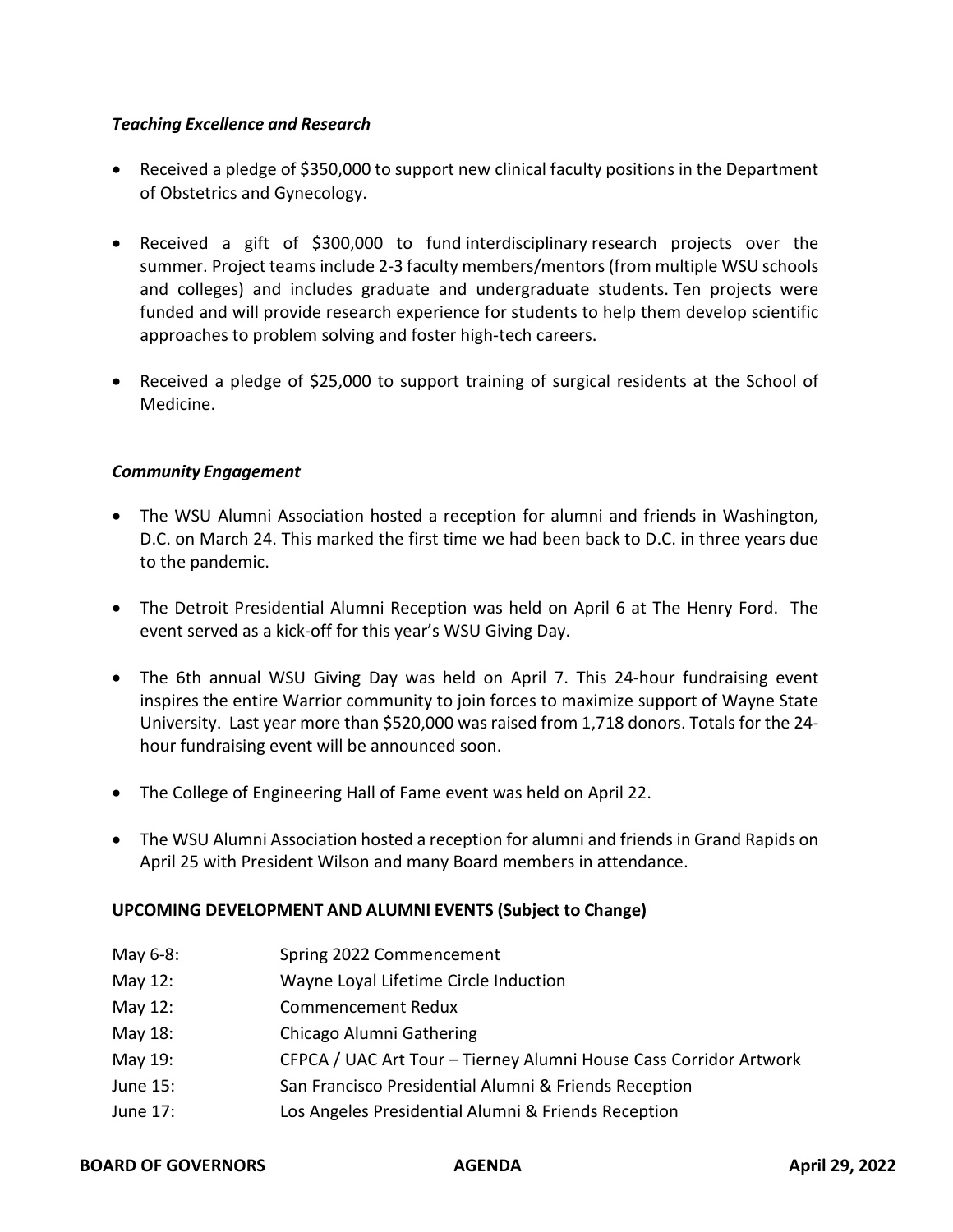#### **FUNDRAISING PERFORMANCE**

|                                    | <b>Current FYTD</b> |              | <b>Prior FYTD</b> |
|------------------------------------|---------------------|--------------|-------------------|
|                                    | <b>FY End Goal</b>  | Total        | <b>Total</b>      |
| New Gifts and Pledges <sup>1</sup> | \$66,000,000        | \$34,271,620 | \$20,662,653      |
| Cash Gifts <sup>2</sup>            | \$50,000,000        | \$36,300,445 | \$20,891,024      |
| In-Kind Gifts <sup>2</sup>         |                     | \$2,313,088  | \$58,203          |

Fiscal year totals as of February 28, 2022 (does not include philanthropy from FMRE)

**<sup>1</sup>**New gifts and pledges include new cash gifts, pledge commitments, realized estate gifts and gifts-in-kind. Pledge payments are **not** included.

**<sup>2</sup>**Cash/in-kind gifts include only new cash gifts and gifts-in-kind. Pledge payments are included.